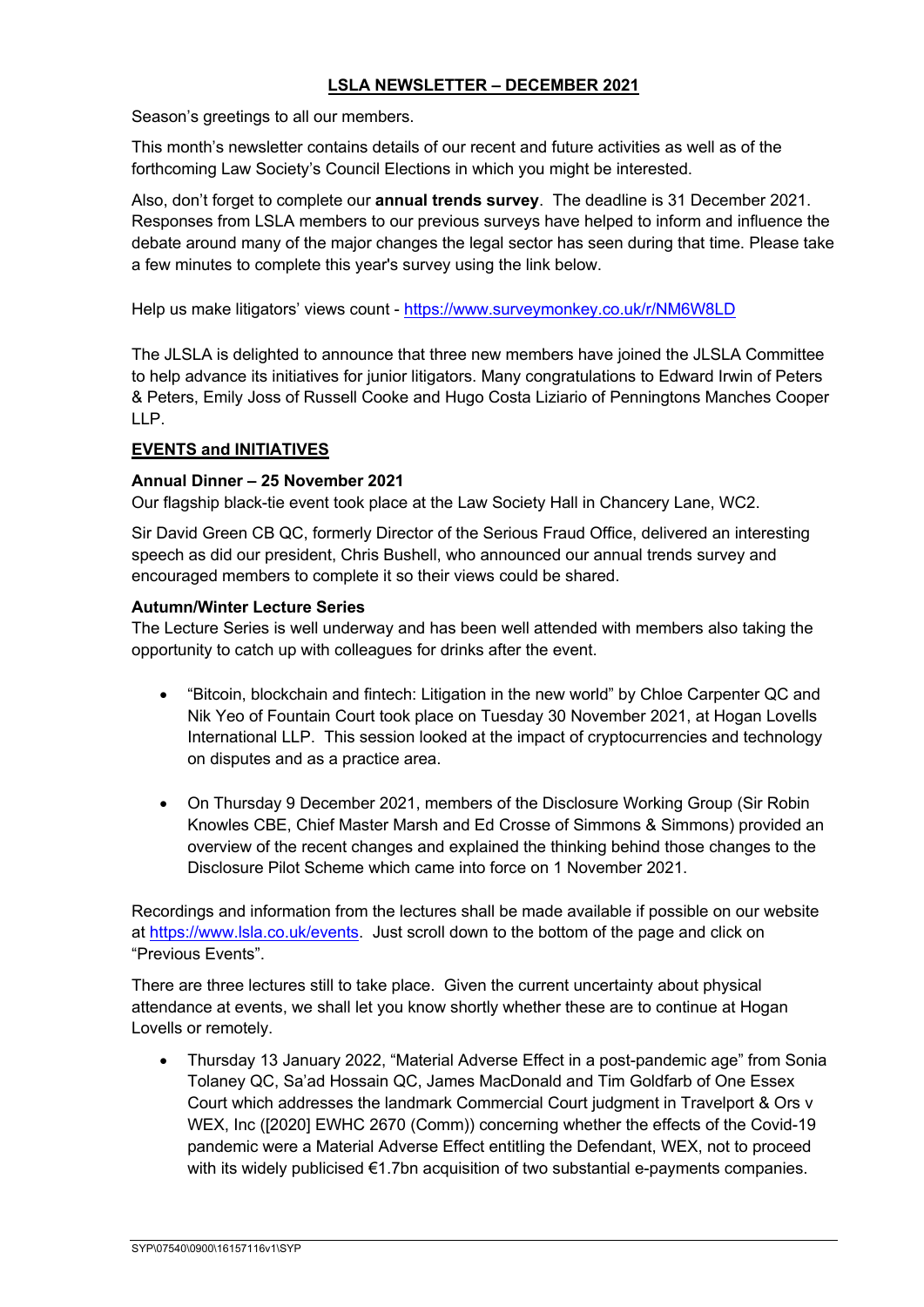- Wednesday 26 January 2022, "Professional negligence: A review of recent cases on scope of duty and recoverable loss" by Michael McLaren QC of Fountain Court at Hogan Lovells International LLP.
- Thursday 3 March 2022, "Competition Litigation: panel discussion" with Victoria Wakefield QC of Brick Court Chambers, Anthony Maton of Hausfeld LLP, Mark Sansom of Freshfields Bruckhaus Deringer LLP and Elizabeth Jordan of Slaughter and May which shall look at the key tactical battlegrounds for claimants and defendants in group actions.

Further details are on the attached flyer.

Attendance is not limited to LSLA members. Anyone can apply for tickets via the website – https://www.lsla.co.uk/events. The cost is £20 per event for members and £25 for non-members. Our events usually sell out, so please apply early.

The LSLA lectures will start at 6 p.m.

## **INITIATIVES**

## **Mentoring Programme**

Thank you to everyone who has contacted us to take part in the proposed mentoring programme. We are working on developing this to begin early next year and to provide our members with an opportunity to connect and learn from the expertise and experiences of someone outside their firm.

If you would be liked to be involved in the programme, either as a mentor, a mentee or both, please email lsla@lsla.co.uk to register your interest.

### **Pro Bono Initiative**

Over the years the LSLA has made donations to many charitable organisations including those providing pro bono advice and assistance so we may seek to give back to the profession and encourage engagement.

We are seeking to increase our involvement in this area and promoting opportunities to all our members such as by providing solicitor support for advocates offering pro bono representation, offering legal advice on matters involving human rights, assisting litigants in person and providing advisory work in fields such as corporate governance, intellectual property and employment. To facilitate members' involvement, we have published a list of organisations with which we already have links and which offer pro bono advice and assistance so members may contact them, if they wish, to assist with their work. The list and further details on our pro bono initiative are available on our website www.lsla.co.uk.

The list is not exhaustive. If you have any suggestions for organisations you think should be included on the list please email  $\text{lsla@lsla.co.uk}$  so our committee may consider including it.

To mark the 20<sup>th</sup> anniversary of National Pro Bono Week in the UK the LSLA has published details on the National Pro Bono initiatives and its portal of opportunities on the LSLA LinkedIn page. The National Pro Bono Centre Portal can be accessed using the link below and includes opportunities seeking solicitors with commercial / civil litigation experience in particular, as well as remote assignments.

http://www.nationalprobonocentre.org.uk/pro-bono-week/volunteer-opportunities/

## **Disclosure Working Pilot Scheme**

The DWP has been extended until 31 December 2022 and amendments are planned to take into consideration the feedback which has been received. We shall keep your apprised.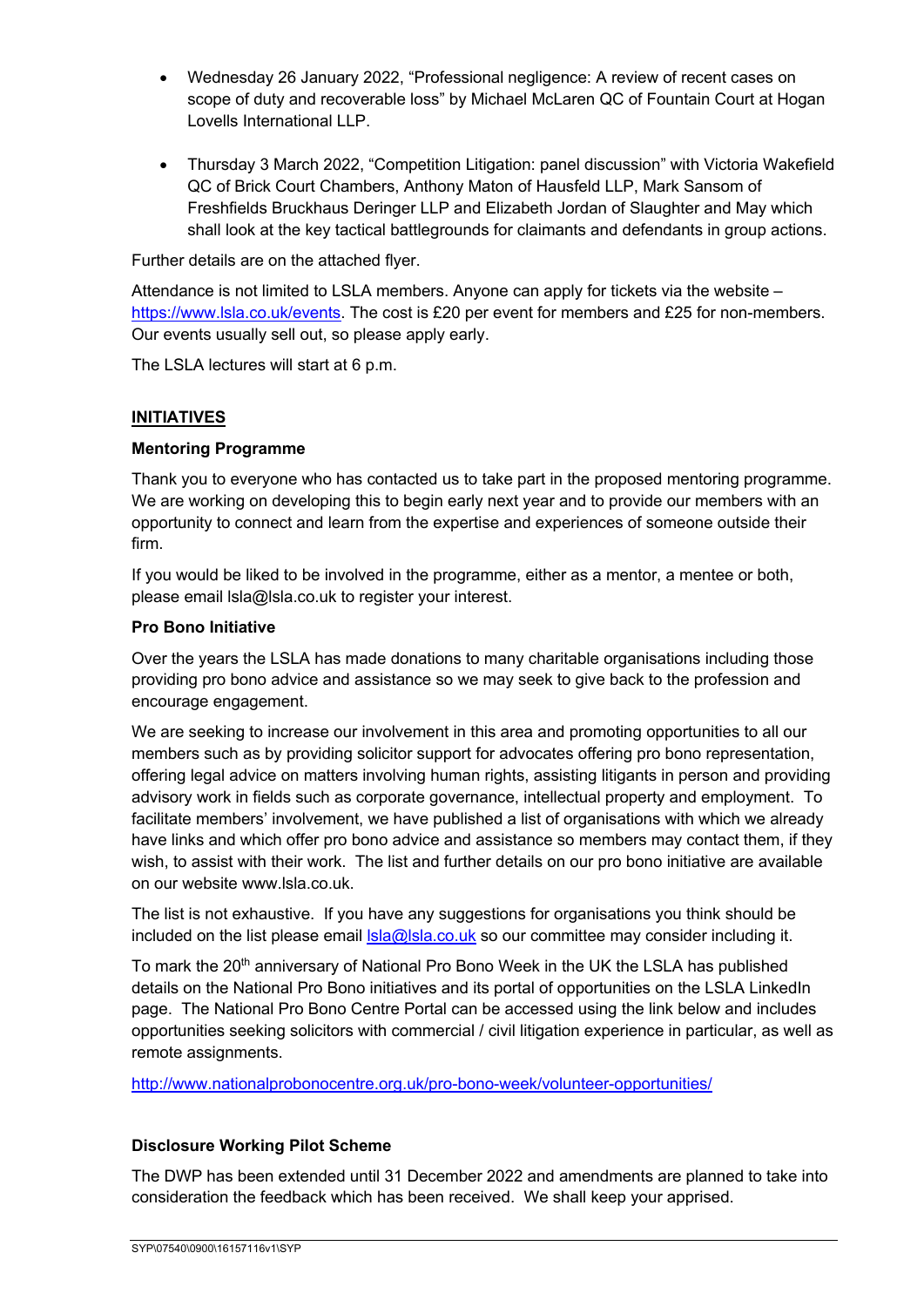### **Witness Statements**

As many of our members shall be aware the new Practice Direction on the preparation of witness statements for use at trials in the Business and Property Courts, came into effect earlier this year. Our President Chris Bushell sat on the working group which spent nigh on 3 years reviewing the old rules and seeking to put in place and foster a culture of best practice to the benefit of witnesses and judges alike.

If you have any feedback to share on the new rules please contact Chris Bushell at Chris.Bushell@hsf.com.

### **Feedback for Court User Groups**

The LSLA sends representatives to both the Chancery and Commercial Court User Groups. Both groups are keen to receive feedback on all aspects of the operation of the relevant courts. If members have comments or concerns they are encouraged to pass them on to the LSLA representatives so that they can be raised at the next user group meeting. This is an opportunity to raise issues directly with the judiciary and court administrator.

For feedback on:

- the Chancery Division Courts please contact: nicholas.heaton@hoganlovells.com or patrick.wheeler@collyerbristow.com
- the Commercial Court please contact: Ed.crosse@simmons-simmons.com
- the Financial List please contact: Chris.Bushell@hsf.com

# **LAW SOCIETY COUNCIL ELECTIONS**

# **NOMINATIONS FOR THE CIVIL LITIGATION (NON-PERSONAL INJURY) AND 6-12 YEAR PQE SEATS.**

Two seats on the Law Society's Council will be coming up for election early next year: **The Civil Litigation and 6-12 Year PQE seats**. This is a great opportunity for interested candidates to put themselves forward for election and thereby help support the Society in the great work that it undertakes. LSLA Committee Member, David Green, was a longstanding Council Member and former President of the Law Society, along with Ed Crosse as one of four current representatives on the Council for the City of London.

If you would like to put yourself forward, you will need to submit your nomination by **midday on 5 January 2022**. Click here for more information.

## **JUDICIAL APPOINTMENTS COMMISSIONS**

If you are considering applying for a judicial appointment, the JAC has published some useful guidelines on the process which can be found at: Prepare before you apply – Judicial Appointments Commission

## **PRESS AND PUBLICITY**

Some of the LSLA and JSLSA committee members' recent publicity includes:

- 5 November 2021, Legal Futures' article "Solicitors must "redouble" pro bono efforts in face of increased inequality" featured comments from John Rogerson (see https://www.legalfutures.co.uk/latest-news/solicitors-must-redouble-pro-bono-efforts-inface-of-increased-inequality)
- 10 November 2021, Legal Futures' article "Supreme Court strikes down £3bn Google data protection claim had comments from David Greene (see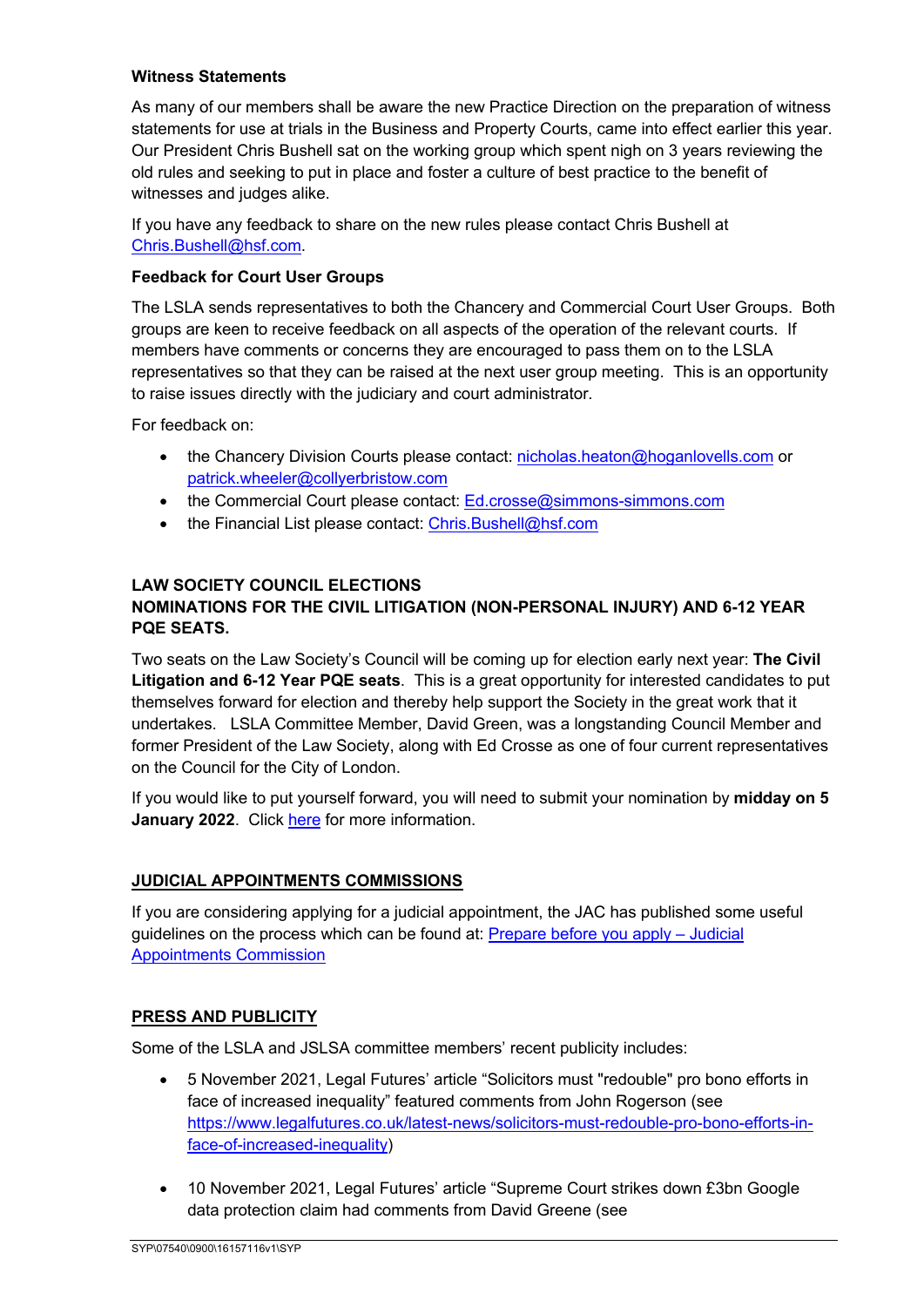https://www.legalfutures.co.uk/latest-news/supreme-court-strikes-down-3bn-google-dataprotection-claim)

- 10 November 2021, Law Society Gazette's feature "Supreme court shut the door on Google claim, but 'left it ajar' for others" contained comments from David Greene (see https://www.lawgazette.co.uk/news/supreme-court-shut-the-door-on-google-claim-but-leftit-ajar-for-others/5110480.article)
- 26 November 2021, New Law Journal, "Freezing injunctions in the Caribbean" by Lois Horne (see https://www.newlawjournal.co.uk/content/freezing-injunctions-in-thecaribbean)
- 29 November 2021, Law Society Gazette, "The justice wars: Denning strikes back" by Richard Langley (see https://edition.pagesuiteprofessional.co.uk/html5/reader/production/default.aspx?pubname=&edid=973fbff6-6863- 42dc-9fe1-521003fb47f1&pnum=25)
- 6 December 2021, Law Society Gazette, "Time for UK firms to ramp up pro bono" by John Rogerson (see https://edition.pagesuiteprofessional.co.uk/html5/reader/production/default.aspx?pubname=&edid=676e194c-9130-407f-8317-7e0d69df1ce7)

Please remember to respect the publisher's and writer's copyright in the above articles.

# **LINKEDIN AND WEBSITE**

You can find out more about the association on our website at https://www.lsla.co.uk/ and our LinkedIn page at https://www.linkedin.com/company/london-solicitors-litigation-association/

# **THE JUNIOR LSLA**

The JLSLA provides:

- Webinars/Seminars designed to offer practical tips on procedural and substantive legal issues commonly faced by junior civil litigators in an interactive and relaxed atmosphere;
- Networking events for members to meet and form contacts in their peer group; and
- E-news on recent and future activity and key developments with the aim of ensuring that the junior perspective is reflected in the LSLA's responses to consultation papers.

The JLSLA is aimed at solicitors of 8 years' PQE and less. Members of the LSLA will automatically become members of the JLSLA if they qualify by year of admission and complete the relevant section of the membership form.

The JLSLA also has firm Champions, who act as the point of contact between the JLSLA committee and their firm.

If you are interested in joining the JLSLA or being the JLSLA Champion for your firm, please contact the JLSLA President, Charlotte Hill at charlotte.hill@penningtonslaw.com.

Join the JLSLA LinkedIn page to receive updates on JLSLA events and initiatives: https://www.linkedin.com/company/66587315/

## **MEMBERSHIP**

SYP\07540\0900\16157116v1\SYP